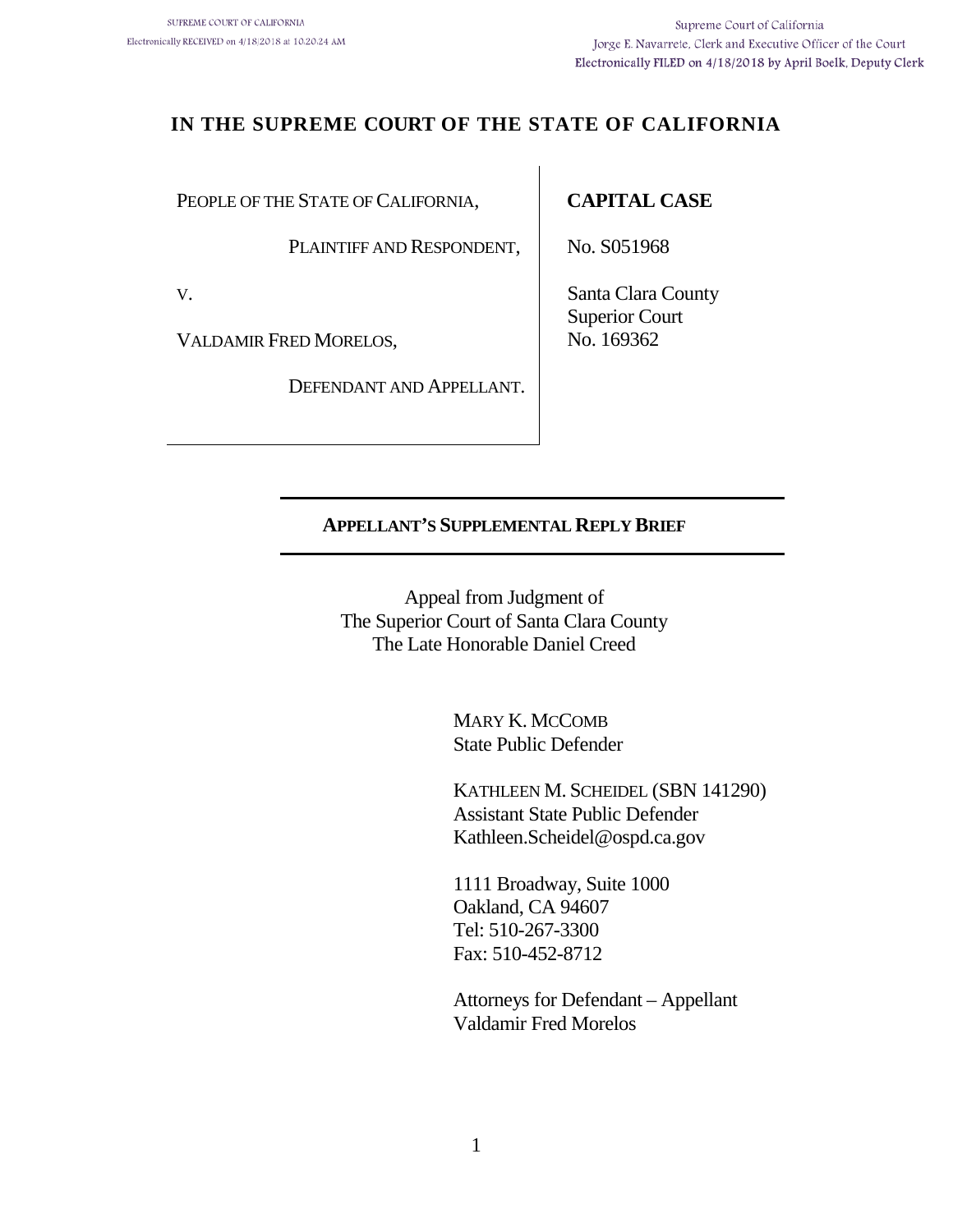# **TABLE OF CONTENTS**

# **PAGE**

| I. THE LACK OF VALID JURY TRIAL WAIVERS REQUIRES<br>REVERSAL OF APPELLANT'S CONVICTION AND |  |
|--------------------------------------------------------------------------------------------|--|
|                                                                                            |  |
|                                                                                            |  |
|                                                                                            |  |
|                                                                                            |  |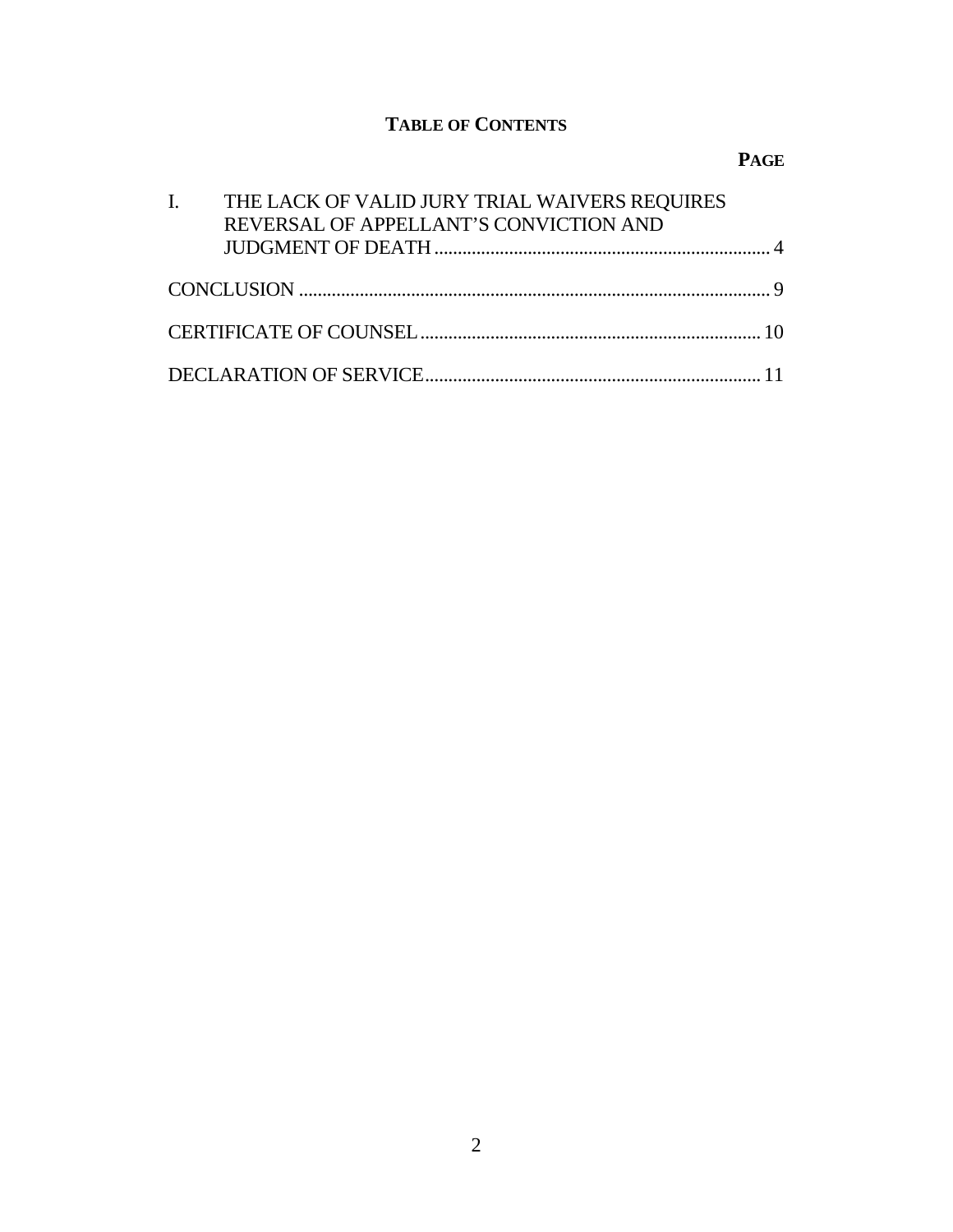### **TABLE OF AUTHORITIES**

# **PAGE(S)**

### **FEDERAL CASES**

| Faretta v. California |  |
|-----------------------|--|
|                       |  |

## **STATE CASES**

| People v. Daniels    |  |
|----------------------|--|
|                      |  |
| People v. Sivongxxay |  |
|                      |  |
|                      |  |

# **COURT RULES**

|--|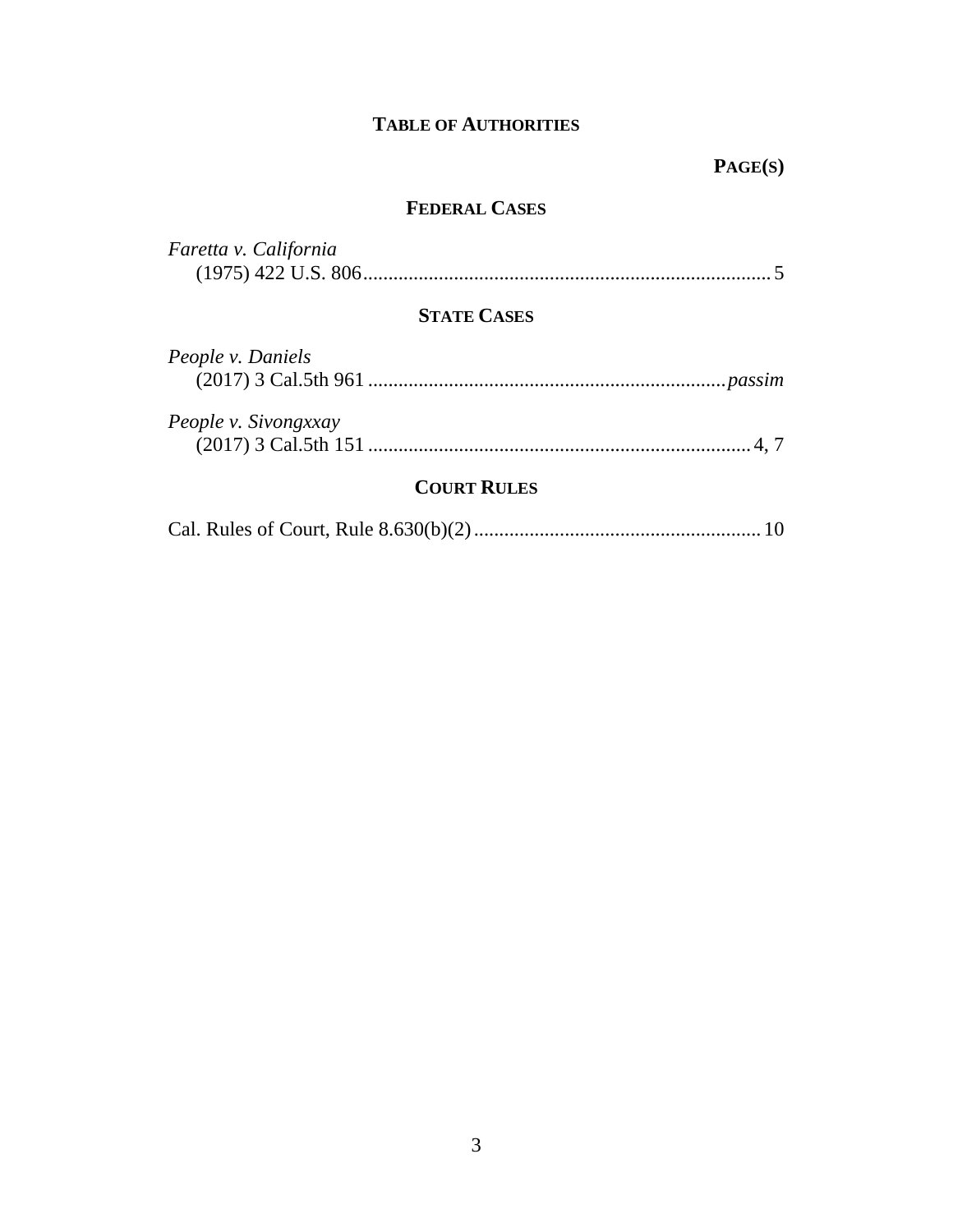#### **IN THE SUPREME COURT OF THE STATE OF CALIFORNIA**

PEOPLE OF THE STATE OF CALIFORNIA,

Plaintiff and Respondent,

v.

VALDAMIR FRED MORELOS,

Defendant and Appellant.

### **CAPITAL CASE**

Cal. Supreme Court No. S051968

(Santa Clara County Superior Court No. 169362)

#### **APPELLANT'S SUPPLEMENTAL REPLY BRIEF**

\_\_\_\_\_\_\_\_\_\_\_\_\_\_\_\_\_\_\_\_\_\_\_\_\_

**I.**

# <span id="page-3-0"></span>**THE LACK OF VALID JURY TRIAL WAIVERS REQUIRES REVERSAL OF APPELLANT'S CONVICTION AND JUDGMENT OF DEATH**

The majority of respondent's brief is devoted to urging that appellant's waiver of his right to a jury trial, provided in response to perhaps the most truncated advisements possible, was voluntary. Respondent relied most heavily on *People v. Sivongxxay* (2017) 3 Cal.5th 151 (*Sivongxxay*), a case in which the defendant was represented by counsel, and on the unknown content of the plea colloquies in appellant's prior cases that were seven and thirteen years old, respectively, at the time of the capital trial. The relevant question in the present case is whether the waivers of a pro per defendant, who was denied advisory counsel and facing his first capital trial, were knowingly and intelligently made. "'You don't know what you don't know'" encapsulates the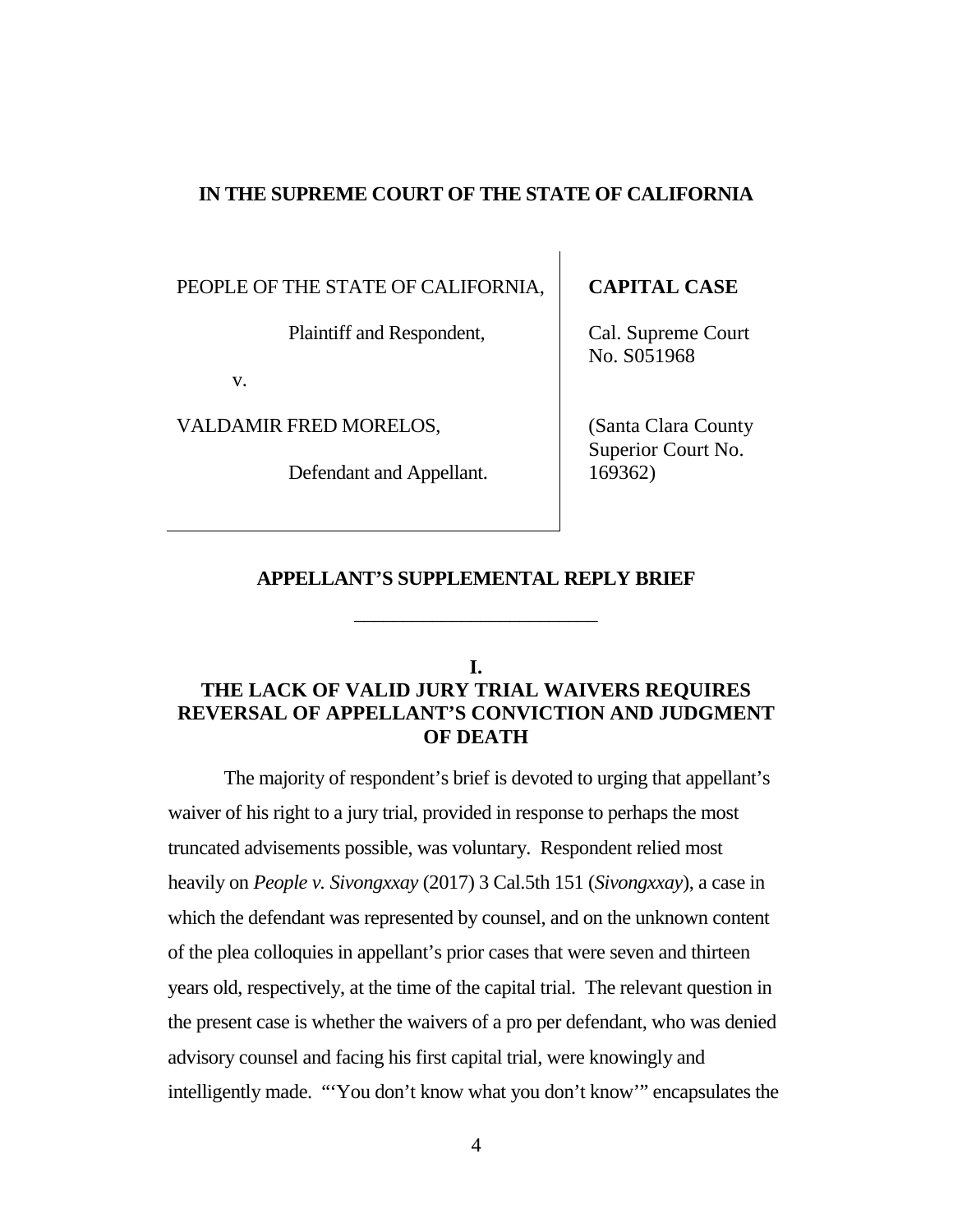futility of relying on defendants to raise questions or identify misunderstandings on their own when they lack the very basis to understand what lies beyond the scope of their knowledge." (*People v. Daniels* (2017) 3 Cal.5th 961, 995 (*Daniels*).)

Respondent begins its argument that appellant's jury trial waivers were knowing and intelligent resting on findings that appellant was competent to stand trial and on his assertion of his right to represent himself under *Faretta v. California* (1975) 422 U.S. 806 (*Faretta*). (Supp. RB:4-5.) This Court explicitly rejected the relevance of these circumstance as having any bearing on whether a jury waiver was knowing and intelligent in the lead opinion of *Daniels*, *supra*, 3 Cal.5th 961. There, this Court found Mr. Daniels' competence to stand trial and waiver of the right to counsel irrelevant to the determination of whether his jury trial waivers were knowing and intelligent:

Even a defendant with enough acumen to invoke the *Faretta* right by filling in all the blanks of a form or drafting his or her own motion in no way forfeits the protections rooted in the wholly distinct requirement that waiver of a jury trial right must be knowing and intelligent. Of course, what must be knowing and intelligent for present purposes is Daniels's understanding of the jury trial right, not his appreciation of the separate *Faretta* right.

\* \* \*

But while Daniels's choice to represent himself meant that he agreed to assume certain duties of counsel, perhaps to his detriment, this decision did not constructively vest him with the knowledge and intelligence he was entitled to have as a defendant entering a jury trial waiver. [. . .]

\* \* \*

When the court advised Daniels of what self-representation would entail, it certainly did not probe Daniels's knowledge of the jury right, nor did it mention that the court would no longer be obliged to ensure his jury waiver was knowing and intelligent. Hence, Daniels's valid counsel waiver did not absolve the court of its duty to ensure a valid waiver of his separate constitutional right to be tried by a jury.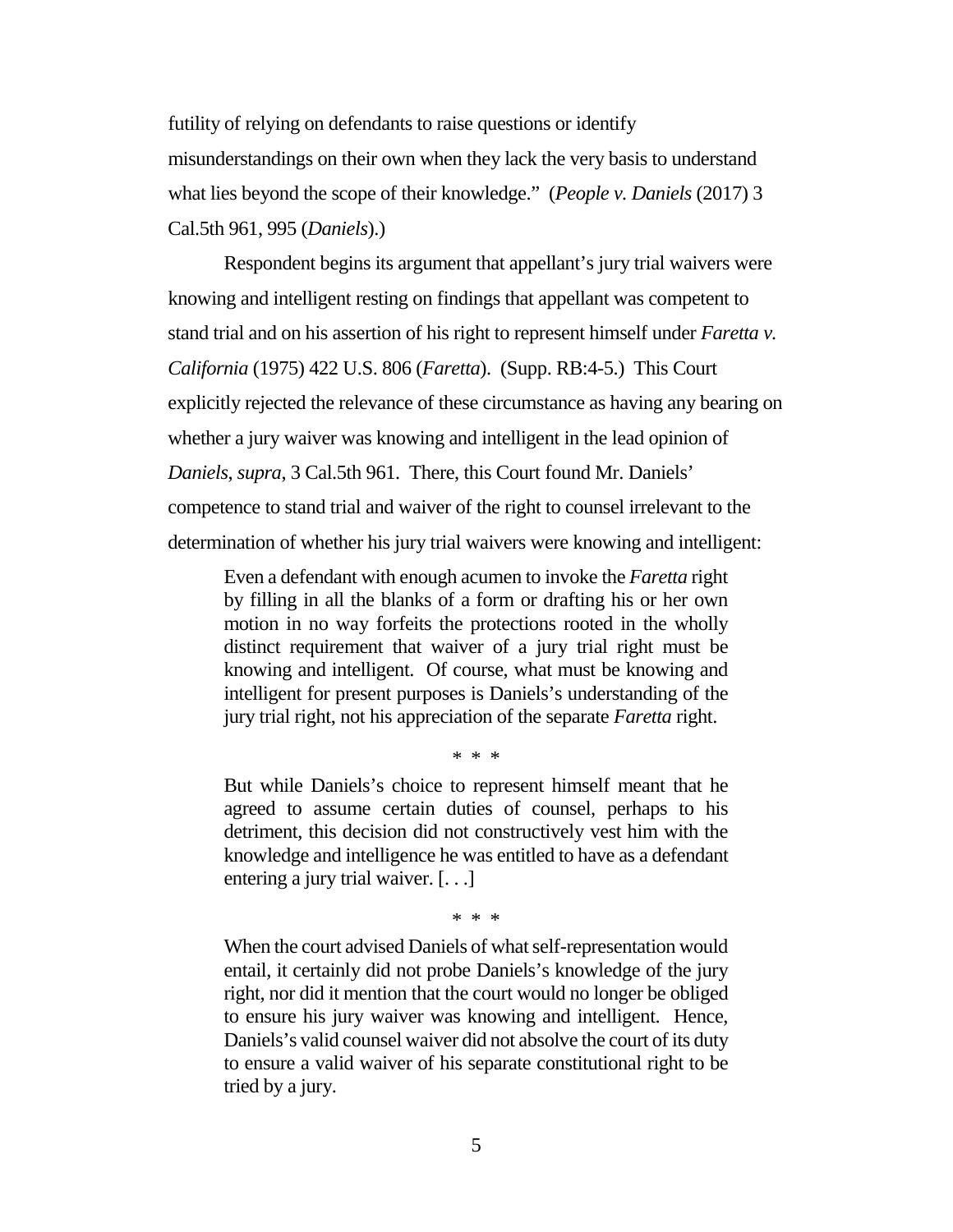#### (*Daniels*, *supra*, 3 Cal.5th at pp. 996-997.)

Respondent next argues that appellant's jury trial waivers were knowing and intelligent because he had three prior convictions. (Supp. RB:5, 12-13.) As respondent notes, all three were guilty pleas, but there is no record of the content of the colloquies of those pleas and none was a capital case. (Supp. RB:5-6.) The record thus fails to provide any evidence that appellant's prior experience in the criminal justice system meant that he fully understood what his right to a jury trial entailed, especially in this capital case in which he had a right to jury three times: at the guilt, special circumstance, and penalty phases of trial.

Respondent correctly quotes the jury trial waiver taken by Judge Ball as to the guilt and penalty phases of trial, limited to trial by the one judge in the county that would preside over a judge trial at the penalty phase. (Supp. RB:6- 7.) Most of that colloquy relates to the voluntariness of plea, which appellant does not contest. Rather, the colloquy has but a single convoluted question about the nature of the right appellant was giving up: appellant was asked only whether he knew he had a right to "12 individuals to make the factual determination both as to your guilt and in the event that jury would find you guilty and determine one or more special circumstances to be true, that you would have a constitutional right to a jury to determine penalty for which the crime would be punishable." ([8/11/1995] RT:48.) This colloquy is even more deficient with respect to the information the trial court imparted regarding the nature of the rights appellant was foregoing than the colloquy a majority of this Court found inadequate in *Daniels.* Further, the two jury trial "waivers" the trial judge took consisted simply of asking appellant whether he gave up his right to a jury at guilt and penalty phases. (1RT:1-2; 2RT:329.) This singular question is but one of the four "basic mechanics of a jury trial" that this Court held a trial court should tell a defendant seeking a jury trial waiver. These "basic mechanics" are: "(1) a jury is made up of 12 members of the

6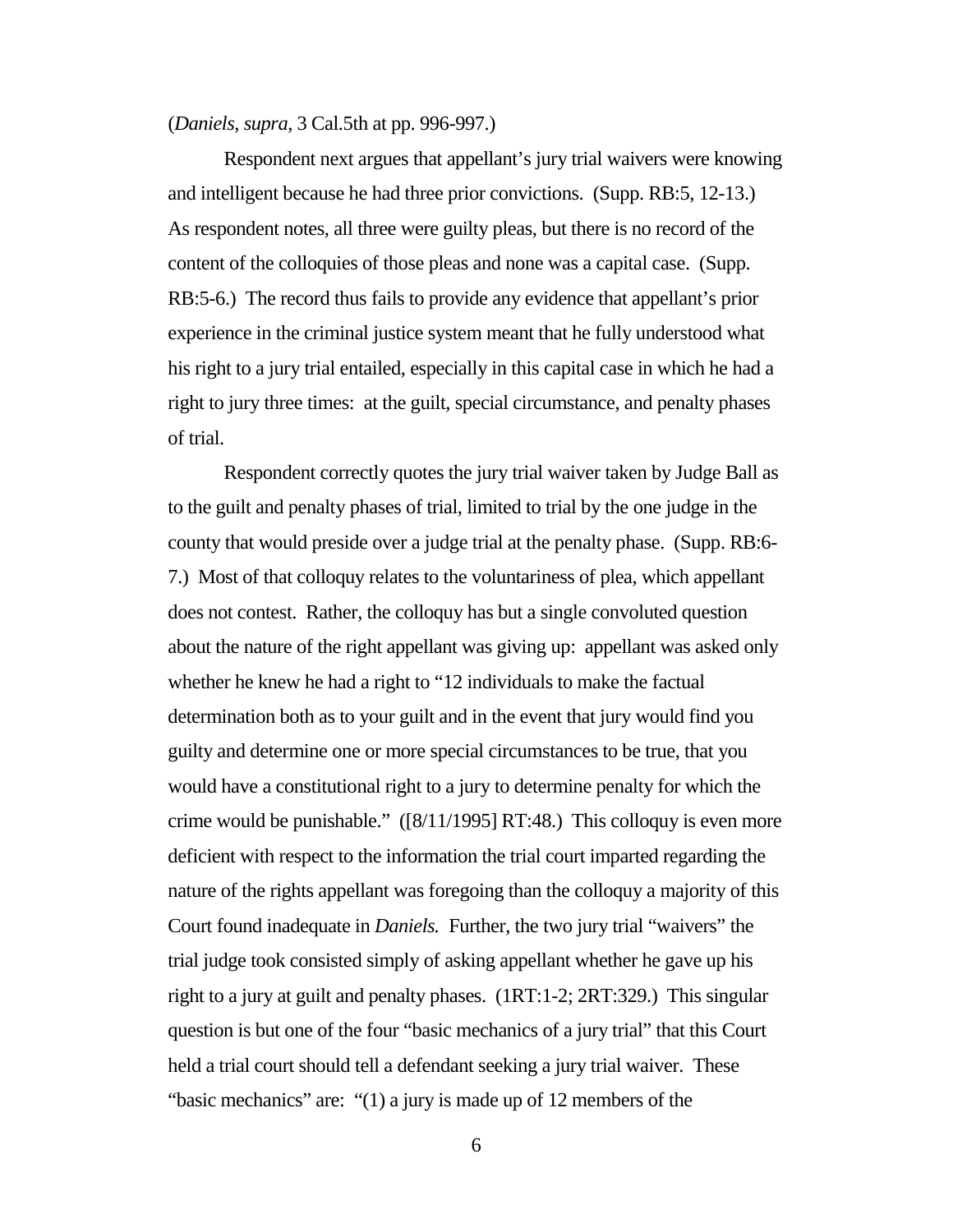community; (2) a defendant through his or her counsel may participate in jury selection; (3) all 12 jurors must unanimously agree in order to render a verdict; and (4) if a defendant waives the right to a jury trial, a judge alone will decide his or her guilt or innocence." (*Sivongxxay*, *supra*, 3 Cal.5th at p. 169.) This Court continued that "[a]dditional questioning may assist the court in ensuring a defendant comprehends what the jury right entails and the consequences of waiving it." (*Id*. at pp. 169-170.) No additional questions were asked here. And in *Daniels*, this Court further recommended the appointment standby counsel for the limited purpose of discussing with the defendant the decision to waive a jury in situations where, like here, a defendant has waived counsel. (*Daniels, supra*, 3 Cal.5th at p. 999-1000.) Contrary to that recommendation, appellant's request for advisory counsel was denied. (See Appellant's Opening and Reply Briefs, Argument I.)

And at no time did any court advise appellant he had a right to a jury trial on the alleged special circumstances, a point respondent does not contest.

Respondent attempts to distinguish the instant case from *Daniels* by incorrectly asserting that, unlike Mr. Daniels, appellant was the initiating force behind the jury waiver. (Supp. RB:10.) The record contradicts this assertion. The record reflects that prosecutor informed the trial court that he had spoken to appellant over the telephone and learned of appellant's desire to plead guilty to the guilt portion of the trial, but after speaking with the Attorney General regarding California Supreme Court dicta disfavoring such a plea in a capital case, that "they" had decided to waive jury as to the guilt and penalty phases of trial. ([7/27/95] RT:29-30.) When that trial court indicated that it would not likely accept of waiver of jury trial at the penalty phase, the prosecutor replied that what he "would like of course is to have a court trial all the way through to avoid the necessity of going through jury voir dire with a pro per." (*Id*. at p. 30.) That admission belies who was the driving force behind the jury waiver in this case – the prosecutor, not appellant.

7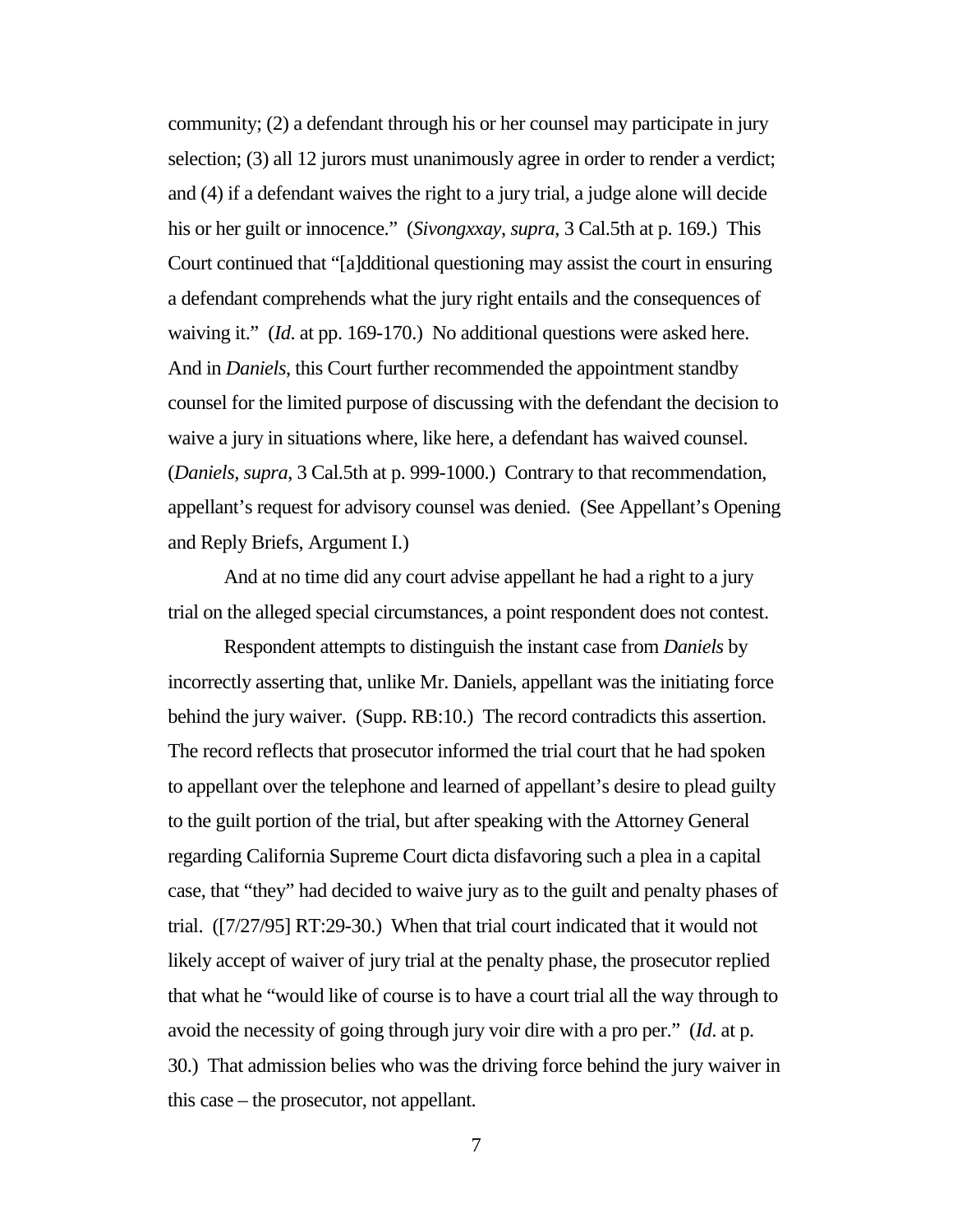Respondent asserts that, unlike *Daniels*, "Nothing about this plea threatened the societal interest in the integrity of the capital process" because appellant proceeded "thoughtfully" and "according to his plan" and demonstrated that he was knowledgeable about his rights. (Supp. RB:14.) This Court should, like the plurality in *Daniels*, "decline to conflate a knowing, intelligent waiver with an emphatic one. . . . that a defendant 'may have made a "tactical choice: to waive a jury tells us nothing about whether he understood what he would be giving up by making such a choice.'" (*Daniels*, *supra*, 3 Cal.5th at p. 995, citation omitted.) The *Daniels* plurality explained:

Confidence does not imply comprehension. Individuals are entirely capable of categorically asserting a position without awareness that the roots of that position lie in ignorance or lack of reflection. It was incumbent upon the court to verify, not merely to assume, that Daniels indeed grasped the actual nature of the jury right—even if only at a basic level. In his own mind, Daniels may have had an impression of what a jury trial is. Just what impression that was—and whether it bore any relationship at all to the required constitutional standard—is well beyond what we can discern from this record.

(*Daniels*, *supra*, 3 Cal.5th at p. 996.)

As in *Daniels*, the record in this case does not demonstrate that appellant grasped the actual nature of the jury trial rights to which he was entitled in this case. This Court must, consistent with constitutional principles, reverse appellant's conviction and judgment of death. That is the only way appellant's constitutional rights, as well as society's interest in the integrity of the capital process, can be upheld.

//

//

//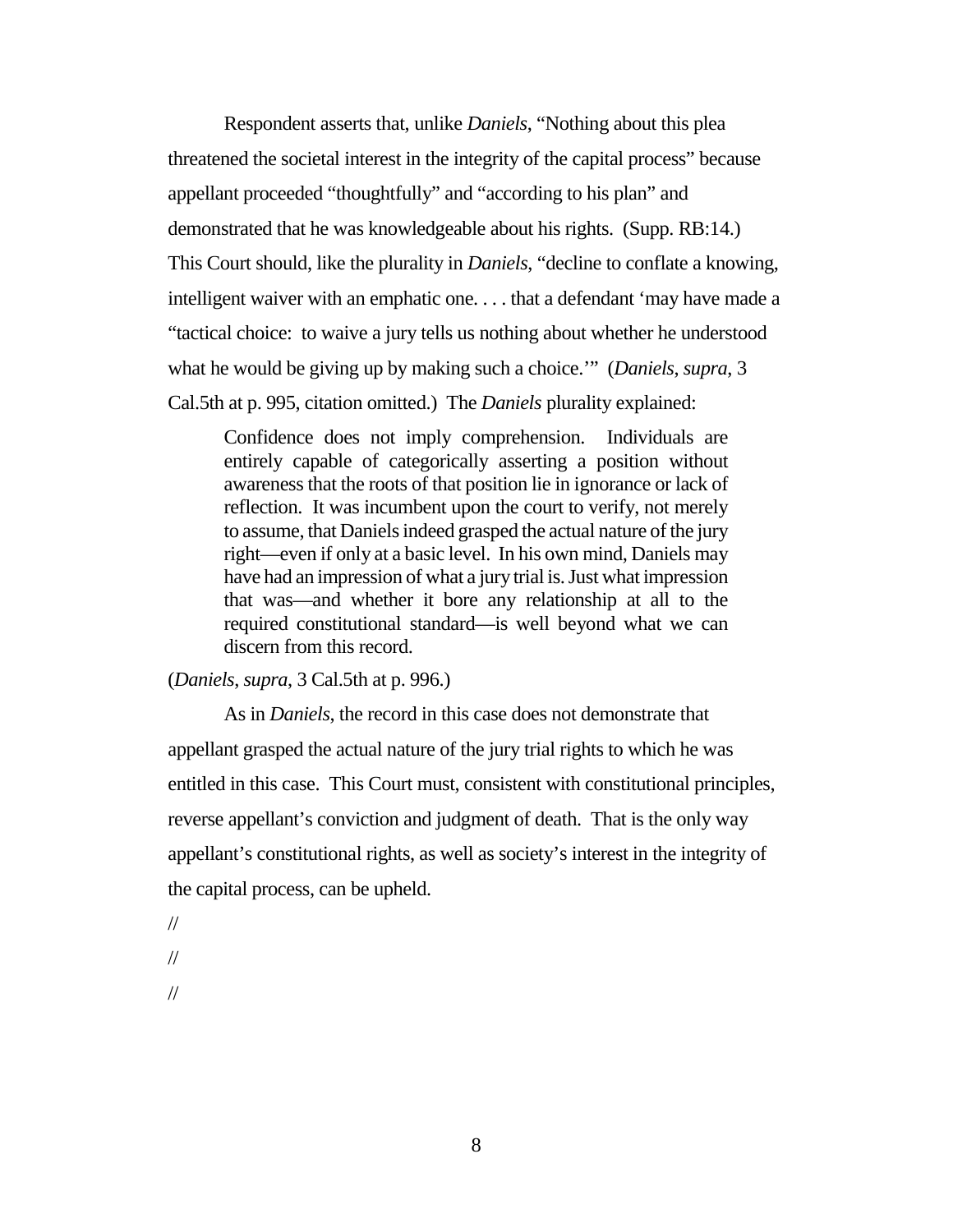### **CONCLUSION**

<span id="page-8-0"></span>For all the foregoing reasons, reversal of appellant's conviction and judgment of death is required. DATED: April 18, 2018

> Respectfully Submitted, MARY K. McCOMB State Public Defender

 $\frac{1}{s}$ 

KATHLEEN M. SCHEIDEL Assistant State Public Defender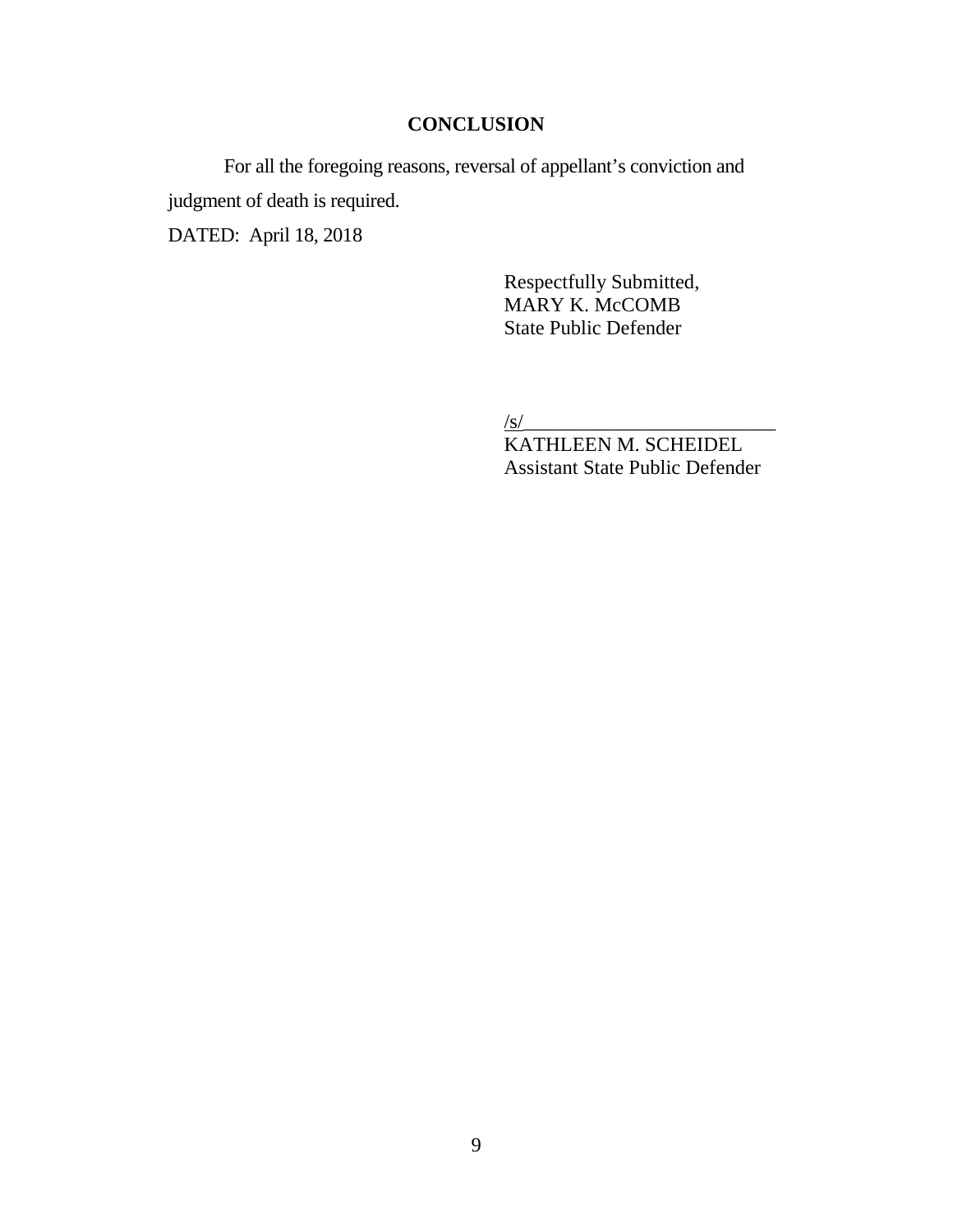### <span id="page-9-0"></span>**CERTIFICATE OF COUNSEL (Cal. Rules of Court, Rule 8.630(b)(2))**

I, Kathleen M. Scheidel, am the Assistant State Public Defender assigned to represent appellant, Valdamir Fred Morelos, in this automatic appeal. I directed a member of our staff to conduct a word count of this supplemental reply brief using our office's computer software. On the basis of that computer-generated word count I certify that this brief is 1,588 words in length, excluding the tables and this certificate.

DATED: April 18, 2018

/s/\_\_\_\_\_\_\_\_\_\_\_\_\_\_\_\_\_\_\_\_\_\_\_\_\_ KATHLEEN M. SCHEIDEL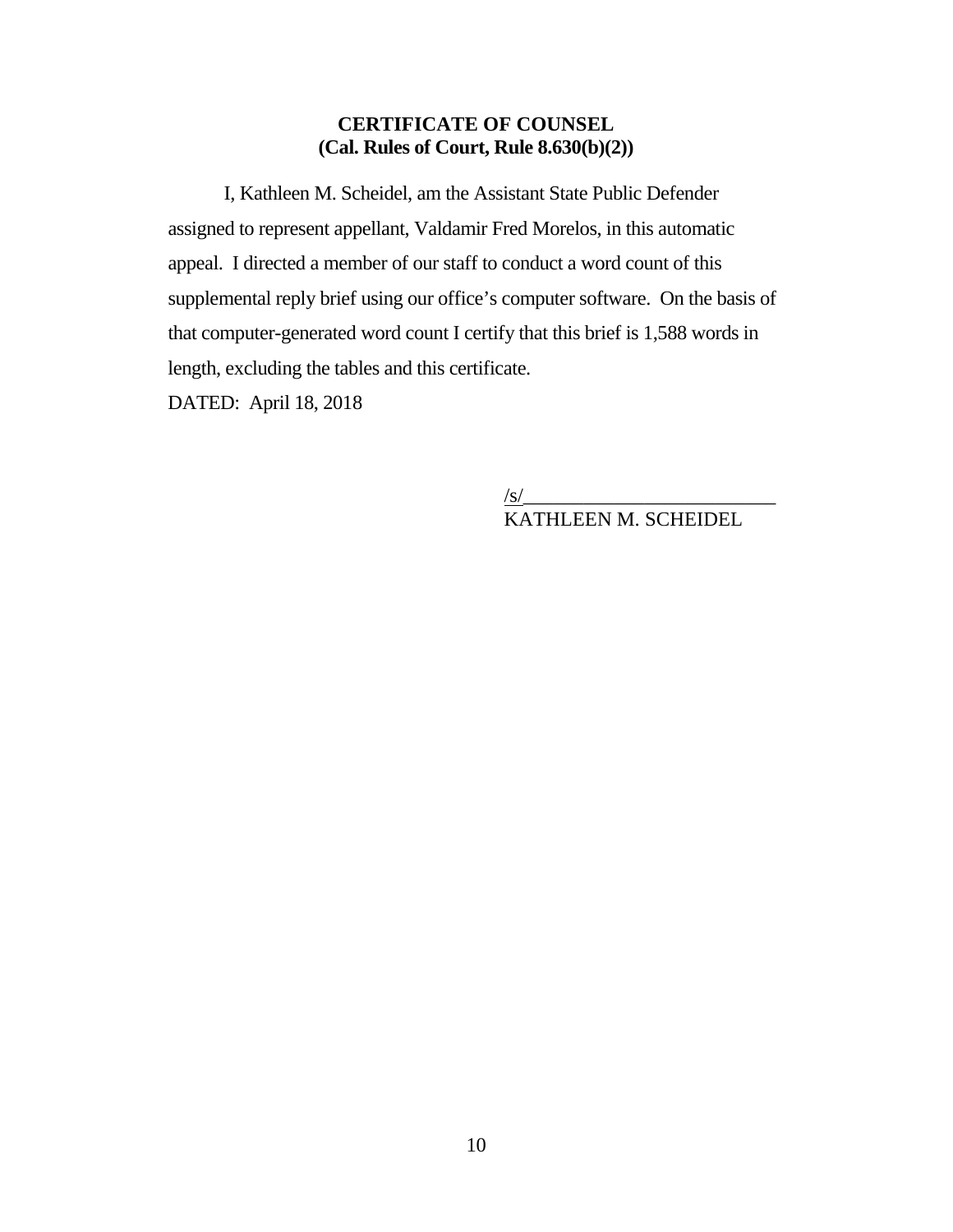### <span id="page-10-0"></span>**DECLARATION OF SERVICE**

*People v. Valdamir Fred Morelos* Cal. Supreme Court No. S051968 Santa Clara Co. Superior Court No. 169362

I, the undersigned, declare as follows:

I am over the age of 18, not a party to this cause. I am employed in the county where the mailing took place. My business address is 1111 Broadway, Suite 1000, Oakland, California, 94607. I served a copy of the following document(s):

### **APPELLANT'S SUPPLEMENTAL REPLY BRIEF**

by enclosing it in envelope(s) and

**/ / depositing** the sealed envelope with the United States Postal Service with the postage fully prepaid;

**/ X / placing** the envelopes for collection and mailing on the date and at the place shown below following our ordinary business practices. I am readily familiar with this business's practice for collecting and processing correspondence for mailing. On the same day that correspondence is placed for collection and mailing, it is deposited in the ordinary course of business with the United States Postal Service in a sealed envelope with postage fully prepaid.

The envelope(s) were addressed and mailed on **April 18, 2018**, as follows:

| VALDAMIR F. MORELOS, #J-97900 | <b>CLERK OF THE COURT</b>         |
|-------------------------------|-----------------------------------|
| CSP-SO                        | Santa Clara County Superior Court |
| $2$ -EY-48                    | 191 N. First Street               |
| San Quentin, CA 94974         | San Jose, CA 95113                |

The following were served the aforementioned document(s) electronically via TrueFiling on **April 18, 2018**:

CATHERINE RIVLIN, D.A.G. Office of the Attorney General 455 Golden Gate Ave., Suite 11000 San Francisco, CA 94102

CALIFORNIA APPELLATE PROJECT 101 Second Street San Francisco, CA 94105

I declare under penalty of perjury under the laws of the State of California that the foregoing is true and correct. Signed on **April 18, 2018,** at Oakland, California.

> $/$ s/ $\frac{1}{2}$ LAUREN EMERSON